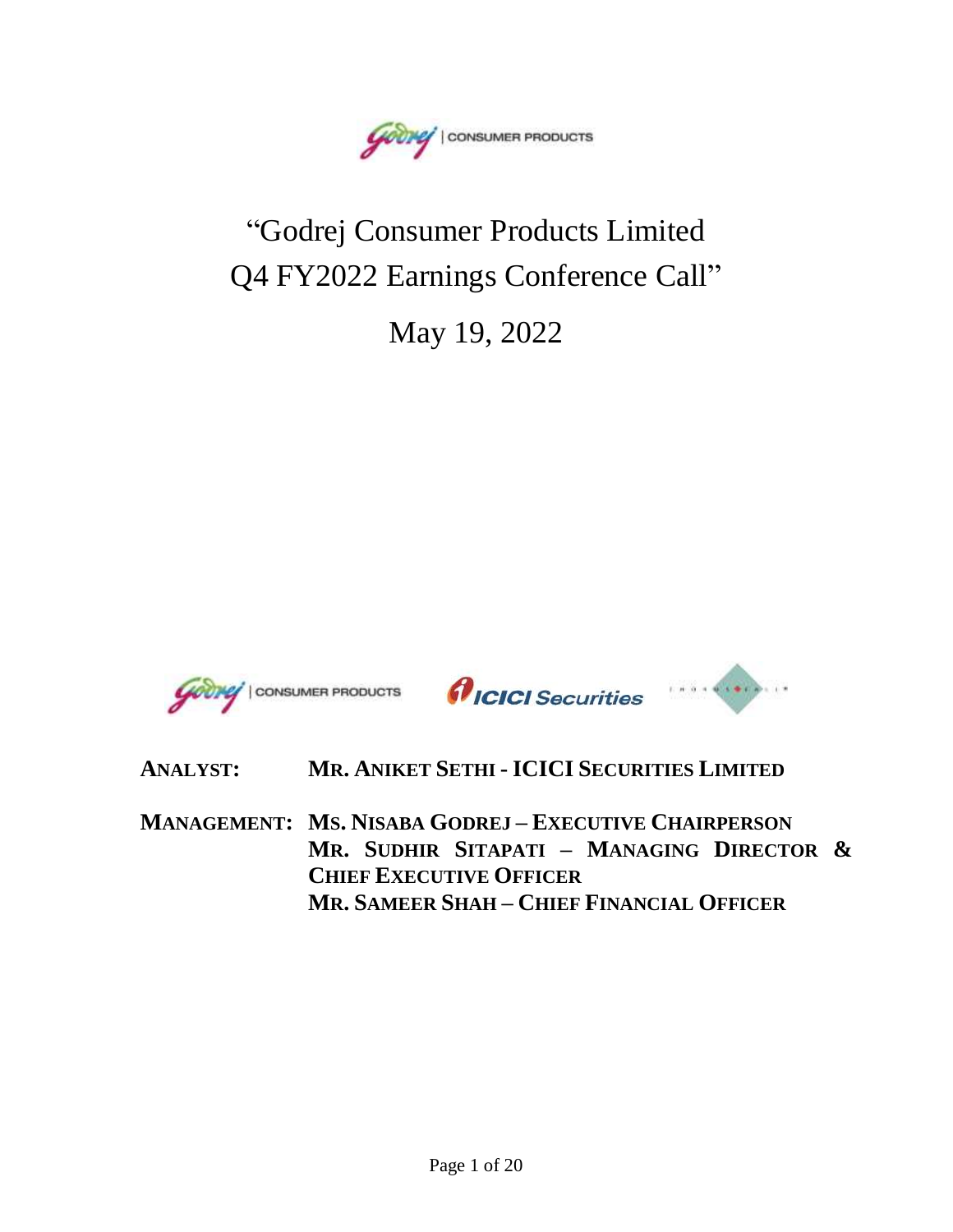

| <b>Moderator:</b> | Ladies and gentlemen, good day and welcome to the Q4 FY2022 Earnings Conference Call          |
|-------------------|-----------------------------------------------------------------------------------------------|
|                   | with Godrej Consumer Products Limited hosted by ICICI Securities. As a reminder all           |
|                   | participant lines will be in the listen-only mode and there will be an opportunity for you to |
|                   | ask questions after the presentation concludes. Should you need assistance during the         |
|                   | conference call, please signal an operator by pressing "*" then "0" on your touchtone         |
|                   | phone. Please note that this conference is being recorded. I now hand the conference over to  |
|                   | Mr. Aniket Sethi from ICICI Securities Limited. Thank you and over to you Sir!                |
|                   |                                                                                               |

- **Aniket Sethi:** Thanks. Good evening, everyone. Thank you for joining. At ISEC, it is our pleasure to host the senior management team of Godrej Consumer Products Limited for the 4Q FY2022 earnings call.
- **Pratik Dantara:** Thank you. Good evening and welcome to the conference call. We will be covering this evening the results for the quarter ended March 31, 2022. On the call with me from GCPL is Ms. Nisaba Godrej, Executive Chairperson; Sudhir Sitapati, Managing Director and CEO; and Sameer Shah, CFO.
- **Sudhir Sitapati**: Thanks, Pratik. Good evening, everyone. I hope you and your families are safe and healthy, and thank you for joining us on the call today. I will first start with an update of our quarterly performance.

We had a weak quarter in Q4 FY2022 with a few silver linings. While our overall sales grew by 7% and we achieved double-digit sales growth for the year, the growth within the quarter was driven entirely by pricing. Our overall EBITDA without an inventory theft in South Africa de-grew by 9%, driven by unprecedented global commodity inflation and scale deleverage in Indonesia. PAT without exception declined by 4%.

Our core geography of India grew top-line at 9% with a two-year CAGR of 21%. While the sales was largely driven by pricing and UVG was down by 3%, on a two-year CAGR basis UVG grew by 12% and on a three-year basis, it grew by about 2%. The silver lining in India, however, has been that EBITDA grew by 14% with EBITDA margins expanding by 100 BPS. This, points to our ability to take measured price hikes to counter inflation. However, the recent inflation brought about by the Ukraine crisis will hit our P&L majorly only in Q1 and we again expect a relatively sharp drop for this quarter.

Indonesia delivered a particularly weak performance with sales declining at 15% and operating EBITDA at minus 48%. This has been driven by tough market conditions, the sharp fall in COVID-19-related categories and a big reduction in our inventory in modern trade and distributors, poor sales compounded by the cost inflation and a 200 BPS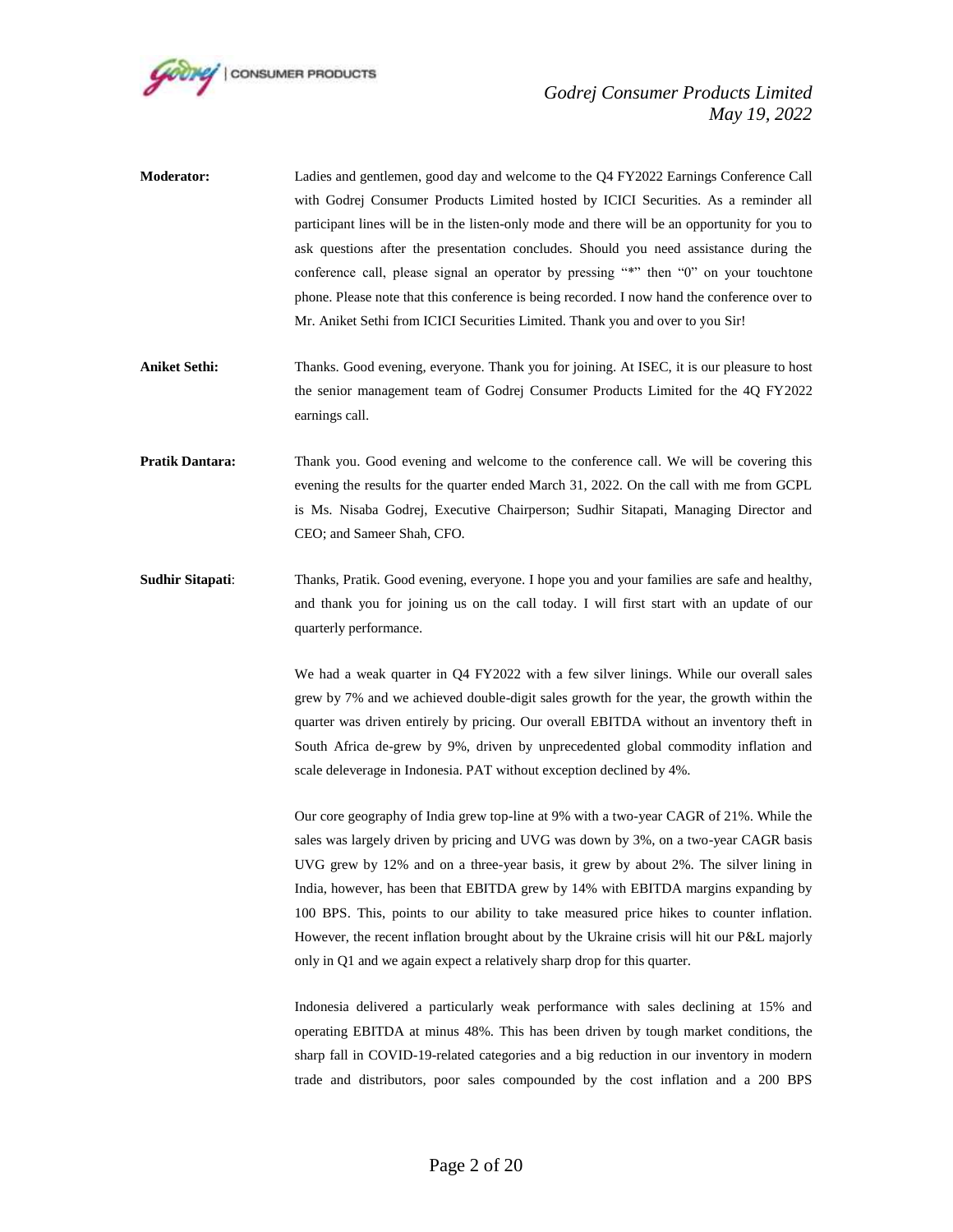

investment in ATL, which we continue despite the gross margin falls, has meant that the EBITDA drop has been precipitous.

The silver lining here is that there are early signs of the Indonesian market recovery. For instance, our offtake growth without Saniter, on our core portfolio and accounts where we get data is much better than primary, and have started to grow. With our strong market position, media increases resulting in recent share gains and our determination to reduce our trade pipelines, we expect things to start improving from Q3 FY2023.

Both LATAM and Africa witnessed strong growth, with LATAM growing upwards of 30% and Africa growing in the mid-teens. Africa, however, had very poor margins due to an unfortunate test of inventory in South Africa. The growth primarily in Africa had started to move, but we need to simplify our business and significantly strengthen governance and controls to prevent a recurrence of this unfortunate event. LATAM has performed extremely well on both top line and bottom line. Our pre-hyperinflation EBITDA has now crossed 20% and we generate close to Rs.80 Crores of cash in this business in FY2022.

In terms of categories, while market growth continues under pressure, market shares are broadly good and there is nothing new to report. Our prognosis for FY2023 remains broadly unchanged from what I spoke to you last quarter. We anticipate double-digit top line growth with low-single digit volume growth, bottom line is hard to predict. But if costs moderate to 6000 MYRs of palm oil, about 7% to 8% lower than where they are today and \$100 for crude, we should see some margin expansion, especially in the second half of the year. Our personal view, however, is that palm oil may moderate even further, and that is generally good news for us.

Our game plan is to do category development, driven by relevance, access and marketing investments and funded by a digitally-enabled simplification of our organization. We have a slew of category development initiatives in Q1, which we believe will dramatically build relevance of our categories. A few that we have launched in April and May are in hair color. We are the market leaders with more than one-fourth of the market. In India, more than half the category operates between Rs.10 and Rs.15. In April, we have launched Godrej Expert Rich Creme at Rs.15 to drive penetration of the creme format by recruiting the early grey consumer living in middle and rural India and Accelerating new trials with first-time users. We will back this with increased media investment, large scale visibility and leveraging our distribution reach.

Another big initiative that we have taken is in household insecticide where we have dropped the price of Jumbo Fast Card from Rs.15 to Rs.10 to drive recruitment in the category as nearly a third of new trials are entering the category through incense sticks. Again, we are backing this with media investments and on-ground activations.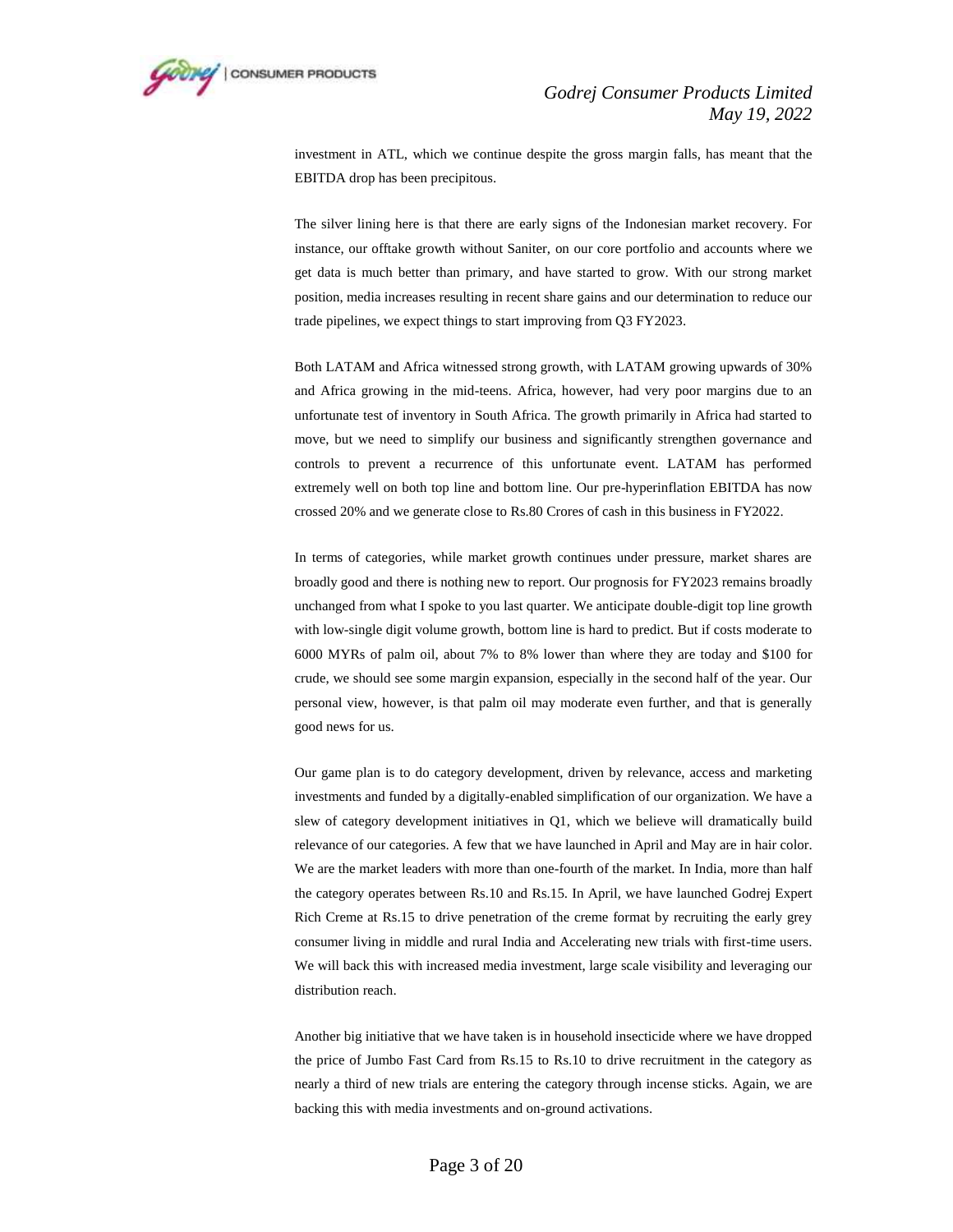

We will be happy to share more of our category development initiatives in Q1 because some of them will only happen in June and July in our next meeting. Our journey on simplification is another silver lining and is making good progress and the category structure that we created in Q3 FY2022 is yielding early results. Our cost to serve, which is a measure that we look at, which is total costs minus material cost minus working media costs, is down by 250 bps in Q4.

When cost stabilize this will give us significant fuel for growth on digital transformation. But investments are only part of the story in digital transformation, people and culture are more important. And towards that, we are making two senior appointments of people with significant experience in digital transformation, Akhil Chandra, Business Head for Indonesia and ASEAN, has decided to pursue an opportunity outside Godrej. Rajesh Sethuraman will be joining us to take over from Akhil as the CEO of ASEAN from July 1. Rajesh has spent 21 years at HUL and Unilever leading teams across categories and divisions in South Asia and Africa to deliver significant value for the business. In his previous role, he led Unilever's execution of its largest digital transformation program across Asia, Africa and the Middle East.

We are also appointing Vijay Kannan as the Head of Business Transformation and Digital for GCPL. Vijay will report to me and serve on the Global Management Committee. He is currently the Global Chief Information and Digital Officer of Shell's \$20 billion lubricants business and has had past experiences in HUL's IT head and prior to that in Asian Paints. Vijay's brief is simple, if we were a digital-first company, how would we dramatically look at reducing our cost to serve.

Thank you very much. Very happy to take questions.

**Moderator:** Thank you very much Sir. We will now begin the question and answer session. The first question is from the line of Abneesh Roy from Edelweiss. Please go ahead.

- **Abneesh Roy:** Hi, Sudhir. Thanks. My first question is on hair dye pricing in India. So we have seen the crème hair color pricing in India remain in that Rs.25 to Rs.30 for many years in India. And now, we have come out with a disruptive pricing at Rs.15, so questions here, one is, how do you drive average revenue per user, last five years, I have not seen much movement here. Second is, how do you take care of cannibalization from the Rs.15 product, and third is, competitive intensity and parlor presence remains a key work-in-progress. So, if you could discuss that also. Thanks.
- **Sudhir Sitapati:** Abneesh, thanks for that question. I think, the two, three things, one is, the penetration of hair crème category is sub-20% in India. And as I have said in the last two meetings, one of our jobs is to drive market development. And category after category, you will see that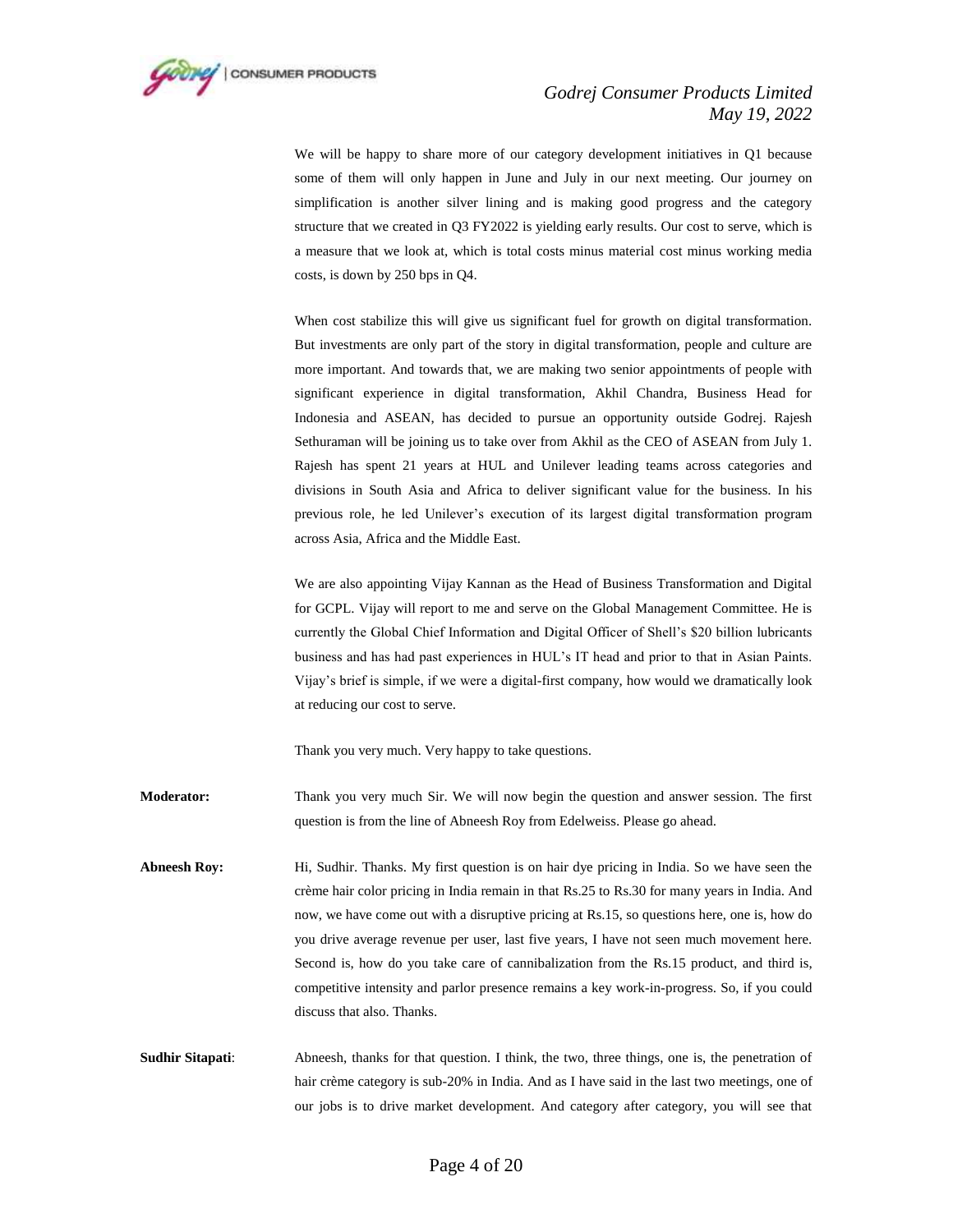

access has been a key driver of category penetration. So, I would say that generally what we observe when we bring access into a category is, penetration goes up pretty exponentially and frequency of use also goes up in general. So I am anticipating both of these happening. There is a pretty clear use case that we have discovered for this, which is we are communicating it, which is the first silver hair or touch up, there are a lot of consumers who have just got early silver hair or a short crop of hair like men. For whom we were anyway noticing that the Rs.30 pack was being used 2 times. So we feel that there is a unique case. In general, I do not know if there might be some cannibalization, Abneesh, but these are fast growing markets. And I anticipate that the Rs.30 product will continue to grow, albeit at a slightly slower pace. And we hope that the access we created into the category will drive a lot of growth. And to your point on salons and so on and so forth, we have an excellent professional business that is growing really well and we target salons in B and C, so we were covering our base and that is one of our fastest growing parts of our business, it is a small part. We were growing really fast. But the opportunity in India is enormous for a category like this to go for many years. And I hope this move will reignite growth in the category.

- **Abneesh Roy:** Sure. That is useful. My second and last question is on the Africa business margins. This could quantify the impact from inventory pilferage and what are the checks and balances we are ensuring that it does not recur in South Africa or any other international geographies? And how do you see Africa margins in the near-term and medium-term, because my sense is this item will not recur, it is a one-off, but how do you see in the next few quarters time wise?
- **Sameer Shah:** Hey, Abneesh. This is Sameer here. I think, couple of things, one is, we will, I mean, kind of put in stronger checks and balances, including something like third-party physical verification happening every quarter, as well as work on strengthening both our business processes as well as internal controls to avoid this recurrence in future so that something like this does not recur again. In terms of margins, just to give you a bridge, I mean, if you look at the overall margins, including this pilferage, the drop is actually close to around 900 basis points. 300 bps is because of pilferage, and maybe 350 bps is because of pilferage. 250 bps is because of upfront marketing and route to market initiatives in some of the countries where growth has been, I would say, quite strong. And that is something which we remain extremely confident of even in the coming quarters and years. The rest, I would say, 300, 350 basis points will be because of lag between increase in input prices and then consumer prices, which we will mitigate through price increase. To answer your question, I think there should not be margin deterioration in Africa at least on a full year basis in FY2023. If any, I mean, we should continue to be on the trajectory of gradual margin expansion on a Y-o-Y basis even in FY2023.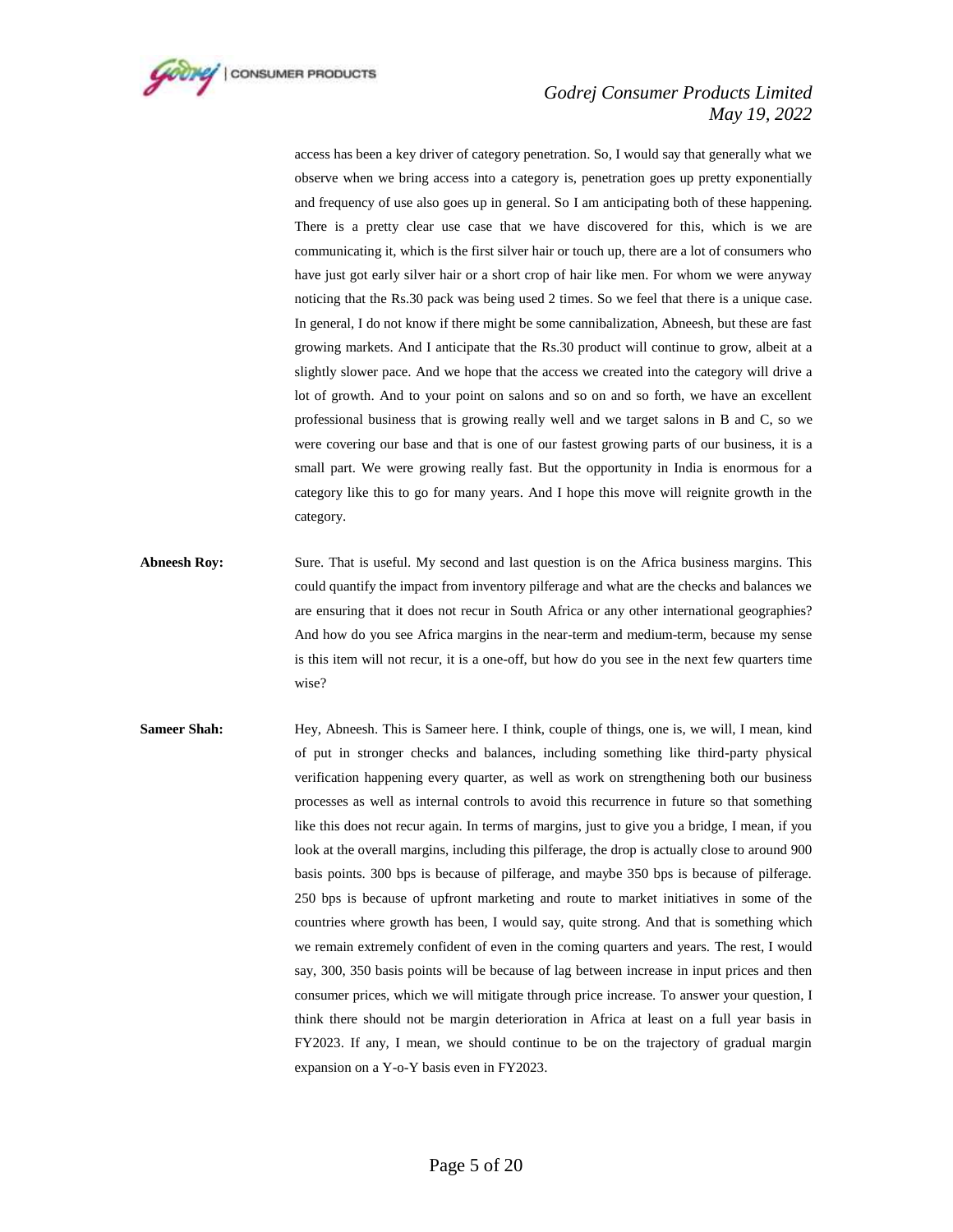

**Sudhir Sitapati:** I mean, Abneesh, despite this, we have kind of improved our margins in FY2022. And the combination I mean, it is a difficult time even there because of input prices, but a combination of increasing salience of FMCG and the growth leverage that we were getting on our businesses because they are growing fast, we expect broadly kind of moderate margin improvement to continue in the medium to long-term.

**Abneesh Roy:** Okay that is very useful. That is all from my side. Thank you.

**Moderator:** Thank you. The next question is from the line of Percy Panthaki from IIFL. Please go ahead.

- **Percy Panthaki:** Just wanted to understand some of your initiatives so, this creme which is launched at Rs.15, what is the difference between that and the basic product you have at Rs.30, Rs.35. Is it just a lesser quantity of creme or is the product itself different?
- **Sudhir Sitapati:** No, it is just a sachet. I mean, it is the same brand. So it is just the principle of the sachet which makes it more accessible for certain cohort of consumers in small town, rural India with the short crop of hair. So it is just a…
- **Percy Panthaki:** Okay. So it is just basically a lesser grammage of the same product, you still have inside two separate sachets which have to be mixed and so on, right. I also wanted to understand this launch of Goodknight Activ+ at Rs.80. Again here also, is it a different product from your base product or is it just a smaller or lesser grammage product compared to the original one?
- **Sudhir Sitapati**: No, I think Goodknight Activ+, we always had a flanker brand on Goodknight in some markets. And Goodknight Activ just a flanker brand in a few markets that we operate, which we think are size sensitive. So, it is not a smaller pack or anything like that, we were always selling Goodknight Activ+ and the refill we have just brought back the machine in a few markets where there was demand and where we felt the need of flanker.
- **Percy Panthaki:** Okay. But is there any difference in the product itself or it is just basically that those markets cannot sustain the normal price point and therefore you want to sell at a lower price point, but you do not want to ruin the brand and therefore you are launching a flanker?
- **Sudhir Sitapati:** No, the Gold Flash is a value-added product compared to the Activ+.
- **Percy Panthaki:** Right. Right, understood, there is a difference in the product itself. Okay. So just a quick one on the HI strategy, I mean, while you said you will announce more initiatives, till now whatever initiatives you have done is just basically trying to lower the price points and therefore make the product more accessible. So, in your opinion, do you think the major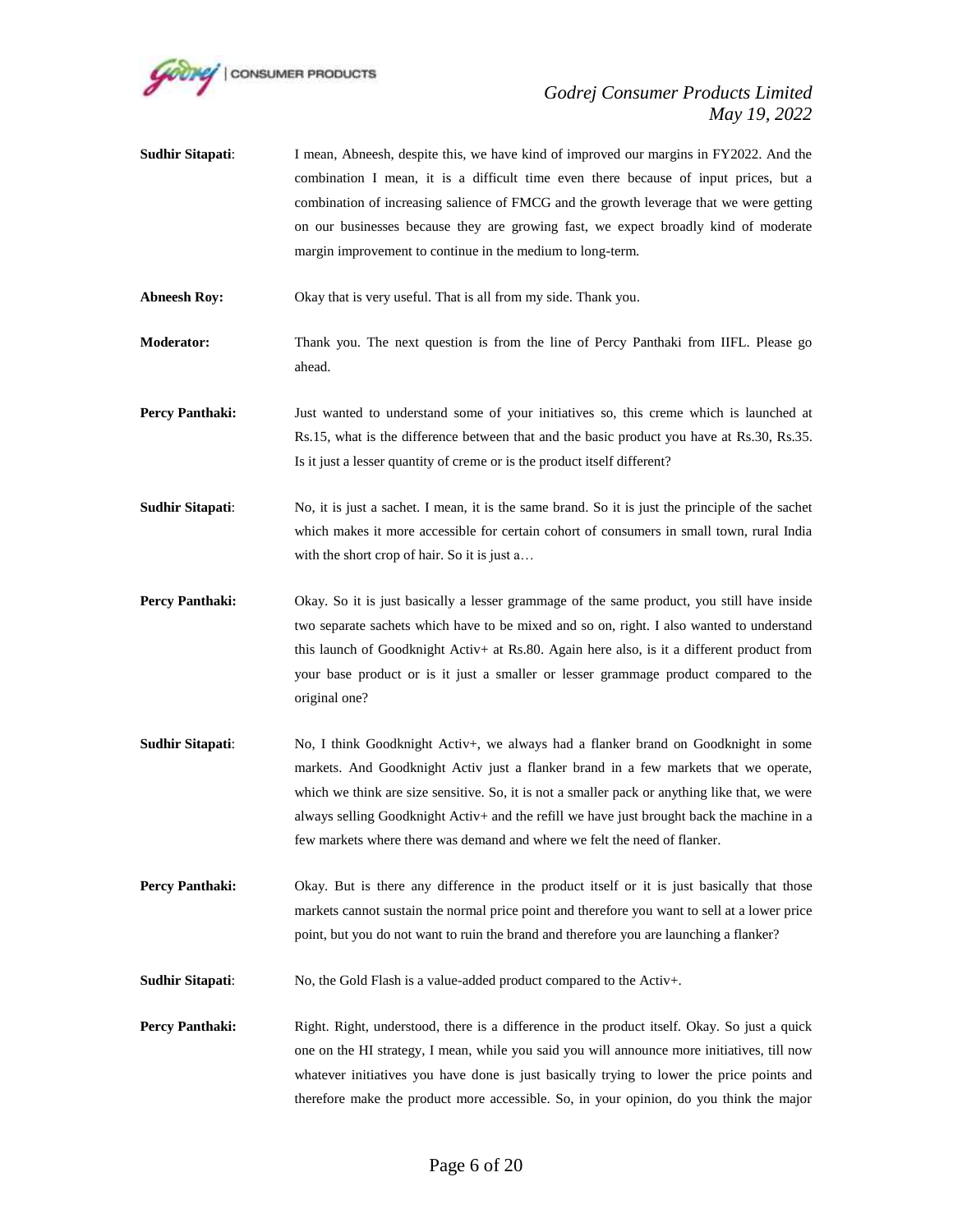

roadblock for growth in this category is that, I mean, affordability is that the major thing because we have products like coils, for example, available in a single piece at very, very low price point. And still the penetration is where it is. So, do you think that the reason is something else and not affordability or a price point?

- **Sudhir Sitapati:** No, firstly, I think that price point is only one part of it. I do think the reason is something else. But I think in the interest of confidentiality, perhaps we can discuss this in the next Analyst Meeting. We will do something quite soon here. But I am only talking about things that we have already done, which is in the public domain. You will understand that it is not proper for me to publicly talk about what we will do. But we are not running away from the issue that we are the market leaders of household insecticide. My own hypothesis is that the category needs development. And often to speak in general terms, the three things that drive category development are relevance, access and sampling. So, in the case of creme, that was an example of access. But across these three dimensions in all the categories, let me give you an example of relevance on something that we have just launched, again I can feel free to talk about it. On Aer, which is our air freshener business in India and Indonesia, we have recently relaunched Aer with the proposition of, when guests come home, that is an example of relevance building. We were not just saying that the air freshener smells good. You are saying why you should enter the category, which is when guests come. So that is an example of relevance, and there will be plenty of examples of other things that I will be able to talk to you as and when we launch it in the market.
- **Percy Panthaki:** Right. But at this point of time, are you at liberty to discuss which of these three is the most sort of one which you need to address the most in HI or it is too premature to talk about that as well?
- **Sudhir Sitapati:** I think once we do it, we will talk about it because why talk about something that is not there, right. I think in general, all these three are important for category development. And all of them, we will work at. Even in hair, there is relevance there, which is the first silver hair that is what we were communicating there, is access on sampling as and when we do it. So, we will discuss HI in a little bit more detail the next quarter on what our game plan is and maybe we can talk more comprehensively what we were doing once we have done it in the market.
- **Percy Panthaki:** Sure. And last question from my side. The illegal incense sticks, which was a huge problem earlier and then as COVID came, supplies are disrupted etc. Now, where does that product stand in terms of market share? Is it at pre-COVID levels? I mean, if you can give some data on that in terms of market share, what it was pre-COVID, how much did it fall to at the trough and what it stands at today?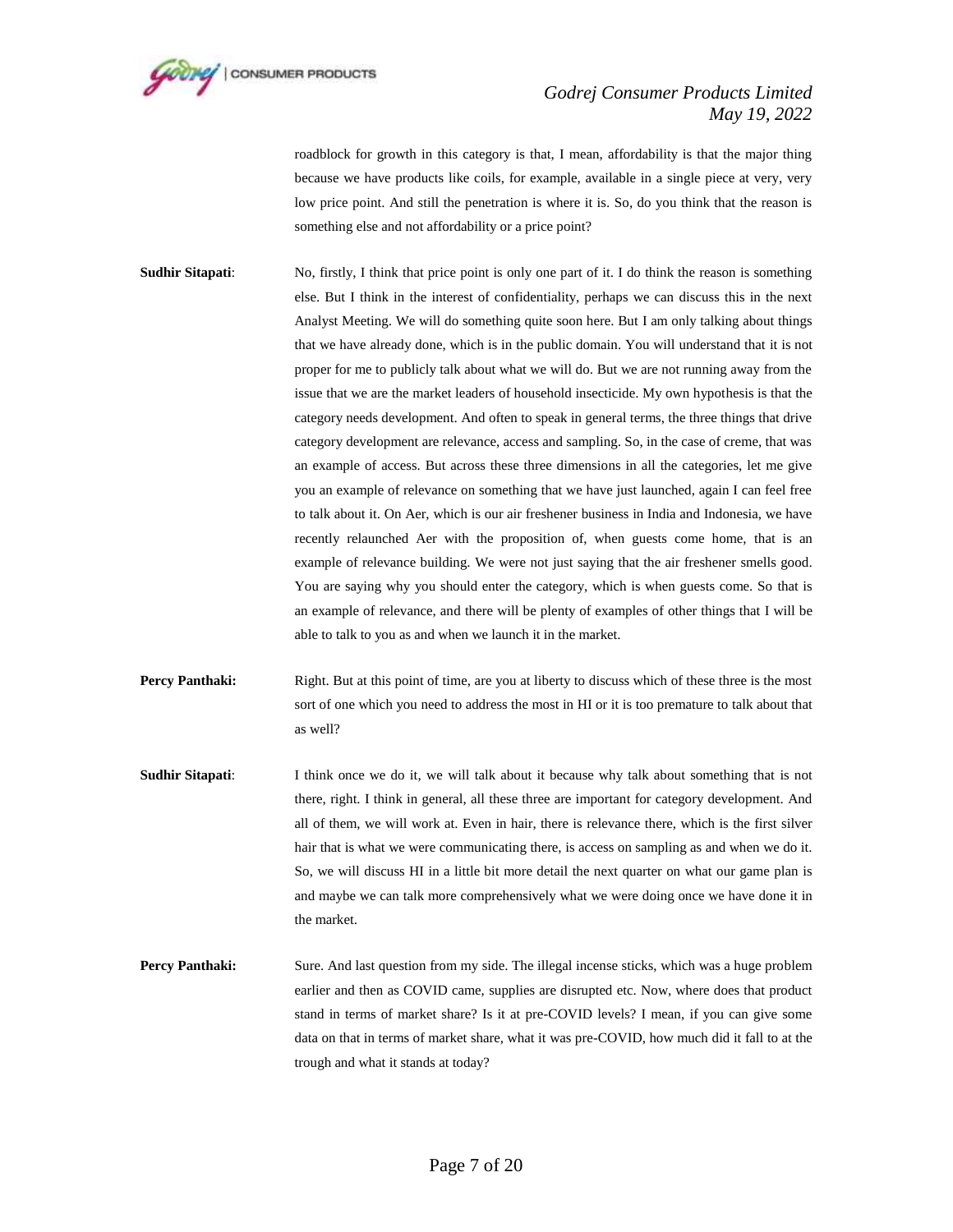

**Sudhir Sitapati:** Yeah, it is roughly where it was pre-COVID. It is not growing at the rapid pace that it was growing pre-COVID at least in the post-COVID phase, but it is still there and it is still growing. And it is still frankly something that consumers should not use and one of the reasons that what we have done, which is to drop the price of Fast Card from Rs.15 to Rs.10 is so that people in the same price point as incense kick get a safer legal solution.

**Percy Panthaki:** Right, understood. So it is about 12% if memory serves the market share.

**Sameer Shah:** Yeah. I mean, as Sudhir mentioned, it is close to pre-COVID levels. But yeah, it is moving around, I think, 13%, 14% mark.

**Percy Panthaki:** Okay that is all from me. Thanks and all the best.

- **Moderator:** Thank you. The next question is from the line of Priyum Daga from VT Capital. Please go ahead.
- **Priyum Daga:** Hi. Thank you for taking my question. My question was regarding the raw material side of the insecticides business. So I wanted to understand what kind of raw materials are used in this business.

**Sameer Shah:** We use chemicals. Indirect link is crude.

- **Priyum Daga:** All right. My second question was regarding the HI strategy you have not answered, so sure what are we doing so I understand that you cannot disclose on the right now. I wanted to understand like how are you trying to penetrate deeper into the rural areas and how is the demand and is there any side effect?
- **Sudhir Sitapati:** Yeah. I mean, again, it is the same answer that I gave Percy, which is, I can tell you how we were thinking about it, which is relevance, access and sampling. An example of access is bringing down price of Jumbo Fast Card from Rs.15 to Rs.10, of which we were seeing very good results since we have done it a month-and-a-half ago. And We will come back to you specifically with what we were doing in these dimensions in the next few months because what we have done in April and May is, we have acted on hair color, we have made a big intervention in hair care largely in the area of relevance and kind of just increasing the media salience, I hope you see some of our advertising both on pocket, which is we use the bathroom but we were also very excited with the living room format, which in our Indonesian market is our second biggest SKU. So we believe that that has terrific potential in India. Without doing any kind of marketing, it was anyway growing very fast. And now we anticipate with marketing it will grow even faster.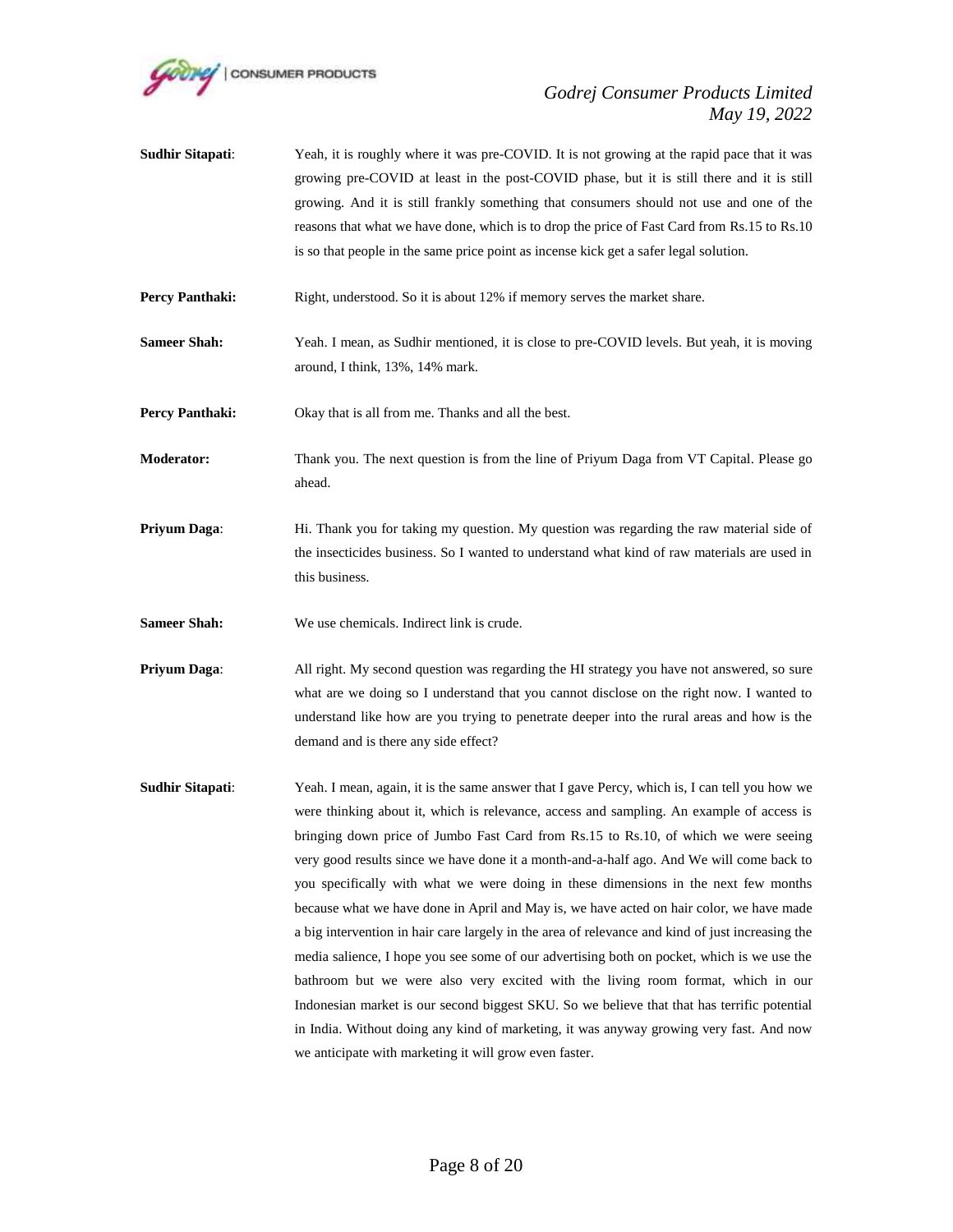

- **Priyum Daga:** All right. One more question, sir. Regarding the Indonesia business, so what have we done to turn around the business? As you have mentioned in the call, what changes are we having there business turning around?
- **Sudhir Sitapati**: The big change that we made from about November onwards or December onwards was to increase our media support. That is a business which has very high gross margins and higher EBITDA but relatively low ATLs. And our strategy there is to increase our ATL which we have done. And as the combination, I think of the Indonesian markets, the sense I get is that I do not think it is out of the woods, but certainly a lot of positive news is coming out of Indonesia in terms of categories starting to grow again. But also, in terms of our own market shares, we are seeing some movement. Unfortunately, it is going to take another two quarters, which is this quarter and the next, for it to show in terms of sales. Because the truth is over the last two, three years, the markets also shrank and we built up inventory through our pipelines.
- **Priyum Daga:** Alright thank you and all the best.
- **Moderator:** Thank you. The next question is from the line of Alok Shah from Ambit Capital. Please go ahead.
- **Alok Shah:** Thanks for the opportunity. Sudhir, my first question is essentially what Percy also asked. So, one is, what you mentioned the relevance, access, etc, on the HI. I also wanted to check with you that are you also working on efficacy? Because while relevance and penetration to my mind, I mean, consumer is fairly aware of Goodknight as a brand, but maybe incremental recruitment may need some kind of tweaks in terms of the efficacy of the product. So, wanted to get your views on the same, is it possible now?
- **Sudhir Sitapati:** But I just prefer to answer. If you do not mind, I am not ducking it or anything, but why do not we discuss the HI strategy. I am happy to talk about Aer and hair care because it is in the market now. I mean, HI also because season starts in June really with the monsoon coming in. So, a lot of our action it is just some time away. So perhaps that is the better time to talk rather than as a discipline.
- **Nisaba Godrej:** Efficacy is something that we were always working on right from what Activ, can we register in news and what product. So I think that is a strength of GCPL and we were always upgrading our product so and so.
- **Alok Shah:** Okay. My second question was that, on the presentation you mentioned about gaining share in 85% of the categories in domestic business. So, just wanted to check that are there pockets of oil and hair color where we could be losing or just one categories where we may not be gaining share.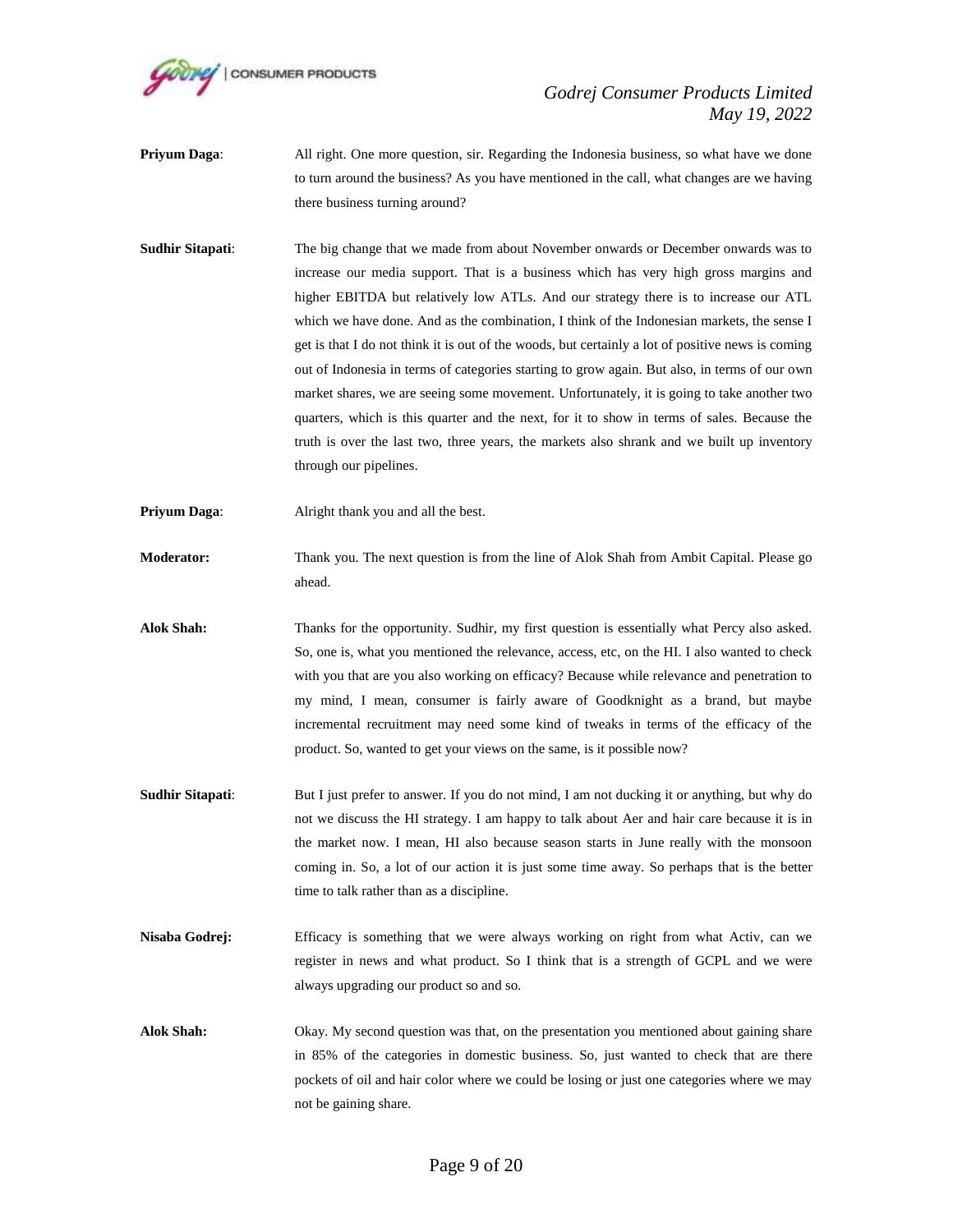

- **Sudhir Sitapati:** No, I do not think that is it. I think in liquid detergents, we have Ezee, which is a specialist wash and we define the market as liquid detergents and a lot of main wash is entering liquid detergent. So I think it is more mathematical than anything else.
- **Alok Shah:** Okay, got it. Lastly, just a clarification to explanation on the EBITDA margin for Africa. So, what I understand is, while the reported EBITDA margins is down from 600, 650-odd basis point, overall it is 900, but the 200 or 300-odd test would not gets factored in, because it would be exceptional. Is that understanding correct?
- **Sudhir Sitapati**: Correct.
- **Alok Shah:** Okay perfect. Thank you very much and wish you good luck.
- **Moderator:** Thank you. The next question is from the line of Abhijeet Kundu from Antique Stock Broking. Please go ahead.
- **Abhijeet Kundu:** Thanks. Thanks for the opportunity. My question we have some very intense summer this time around. Which are the categories which will get, I mean, benefited and how has been the initial response? I mean, how has been the initial, what we call it, the intent for you?
- **Sudhir Sitapati:** I mean it benefit soap. It is generally very, very hot period. I am not in favor of household insecticide but anyway May is not peak season for us but soap it will benefit.
- **Abhijeet Kundu:** And have you seen any benefit of that in your Aer as well or it has been more of initiatives taken by you that is driving demand? Because as per our channels, Aer has done very well, I mean, during April and May.
- **Sudhir Sitapati:** Yeah. I mean, I think a lot of the initiatives that I spoke about, which is basically on hair color and Aer, we have rolled out in April, and I can just say that the initial results are as per expectation. Again, we can talk about results next quarter. But certainly these are powerful category development initiatives and we are very bullish about how they work for us.
- **Abhijeet Kundu:** Okay that is it from me thanks.

**Moderator:** Thank you. The next question is from the line of Trilok from Dymon Asia. Please go ahead.

**Trilok:** Hi good evening thanks for the opportunity. I wanted to ask, when the initial comment that is highlighted, the Q1 seems to be a little constrained in terms of margins. Are you referring to further sort of pressure beyond what you are already seeing or if you can comment on that, that will be helpful.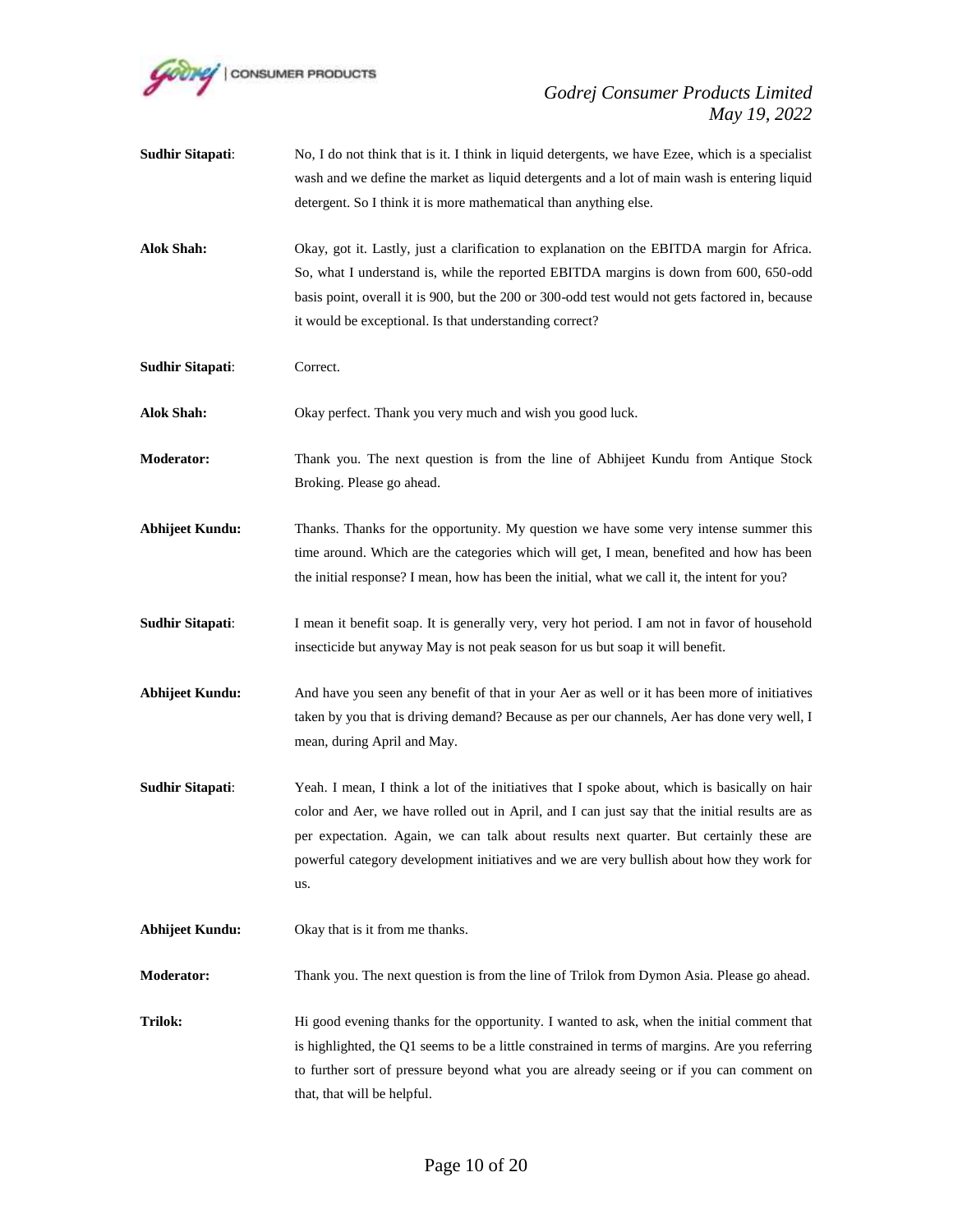

- **Sudhir Sitapati:** Ukraine crisis started about three months ago, right, which is the middle of last quarter. And at that time, last quarter, we were still sitting on older batch stocks, so we have kind of managed EBITDA now. This new inflation will take us a little bit of time to adjust to. I mean, I am not overly worried about it, but certainly Europe form today is quoting at 6,500 MYR. It had gone to close to 7,500. Pre-Ukraine is at 5,500. So it is somewhere in between its peak and what it was pre-Ukraine. 5,500 itself is a high price, so the new stocks that comes in is coming in at higher costs. We will of course judiciously do. And I think that I think you should have enough confidence given our India margin performance last quarter despite all that difficulties we faced everywhere else. That we are able to kind of, over a period of time, do.
- **Trilok:** Obviously today only that ban has been lifted, so probably that could also bring some relief hopefully. And what kind of pricing actions we have taken at the portfolio level to mitigate this inflation so far?

**Sameer Shah**: If you just look at Q4, Trilok, I think the UVG is close to around 12%, right.

**Trilok:** No, no, I am talking about in this quarter, we are talking about, because what has already been done is done, right?

- **Sameer Shah**: Yeah. So, I think, incrementally we keep on taking price increases, especially in personal wash footprint. It is difficult to aggregate and call out as to what it alludes, because some has got executed, some will get executed as we speak. But directionally my sense is that UVG will go up in Q1 as compared to what it was in Q4 at an overall portfolio level.
- **Sudhir Sitapati:** I mean, in pricing, I think, like all companies frankly, we have to take judicious price increase. One is, we cannot stop consumers, so we got to do it. And two is, for speculative cost, we can price. So, speculative costs like, for example, you always knew and now if purchasing, I did not know that Indonesia ban has been lifted today. But it would be good news for us. But in the short-term, these things we cannot react to them in pricing in the short-term for very speculative and business continuity when have to buy, we have to buy. So, I think you just have a look at it in that context.
- **Trilok:** Sure. Understood. Just lastly, from a new kind of pricing accessibility in both the categories that you alluded to, is it fair to assume that those will not be gross margin dilutive or something of that sort, because obviously penetration is important, but wanted to hear a thought from that?
- **Sudhir Sitapati:** I mean, I think the important thing in this business, as I have said, is to drive volume growth. I think we have very healthy EBITDA in this business. And I mean, our objective is not to drop that. But our objective is primarily to get category volume growth in first. And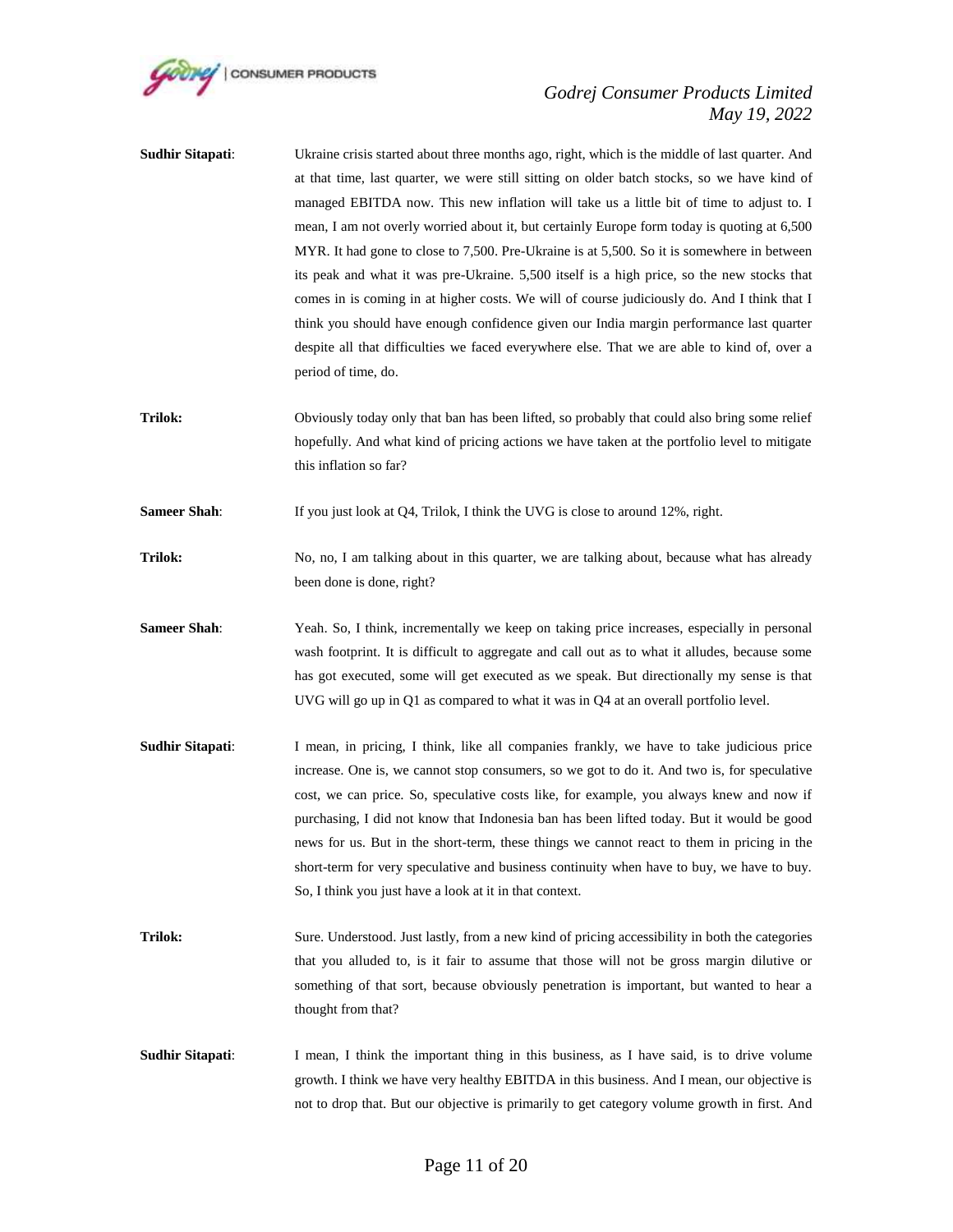

you must remember that some of these categories like hair color are at operated anyway very high gross margins. So, even if they are dilutive to the category, they are accretive to the company very often. But I would still say that gross margin is super important, but volume growth for us and category development is more important.

Trilok: Sure. Thank you. I will come back in queue.

**Moderator:** Thank you. The next question is from the line of Krishnan Sambamoorthy from Motilal Oswal Institutional Equities. Please go ahead.

**Krishnan S: Hi** Sudhir as part of your strategy discussion in December you had highlighted two things both are related so I will take both of them. One was the relative inability to drive category development for which initiatives have been taken as you highlighted. The other thing that you had highlighted was high complexity with too many SKUs. Anything that you want to highlight on that front and what that has been done so far.

**Sudhir Sitapati**: Yeah. I mean, listen, complexity is there. I mean, I said that one of the strengths of the organization is innovation and R&D and our ability to drive new products. And I hope I can speak about a few of them next quarter. And one of our weaknesses is complexity. And complexity is in SKUs, but in many other areas, let me give you an example of Aer, right, which is the communication that we have done, which is when guests come home, you should have Aer and maybe at some point, we can send it across to all of you the communication. We have done exactly the same communication with no changes in Indonesia, India and Malaysia. Now there is a reduction in complexity, right, because two people who are working on it, two advertising agencies were working on it. Two people who are producing the film, I mean it is just an illustrative example of reduction of complexity. So, SKU complexity reduction is on and it is an ongoing process and a pretty sharp one at that. But there are many areas of complexity like this one where when the same advertising works across the world, why spend money and complicate life by having different things. So there is very much a war on complexity and simplification that is going on across for us.

**Krishnan S:** Very clear. Thanks Sudhir.

**Moderator:** Thank you. The next question is from the line of Avi Mehta from Macquire. Please go ahead.

Avi Mehta: Hi. I just wanted to clarify just on the near-term margin bit. And if I heard you correctly, on FY2023, would it be fair to argue for a pickup in the second half at the EBITDA level? But that would mean that the earlier comment of sequential EBITDA margin expansion is no longer valid. Was that the correct read through of Sameer's statement?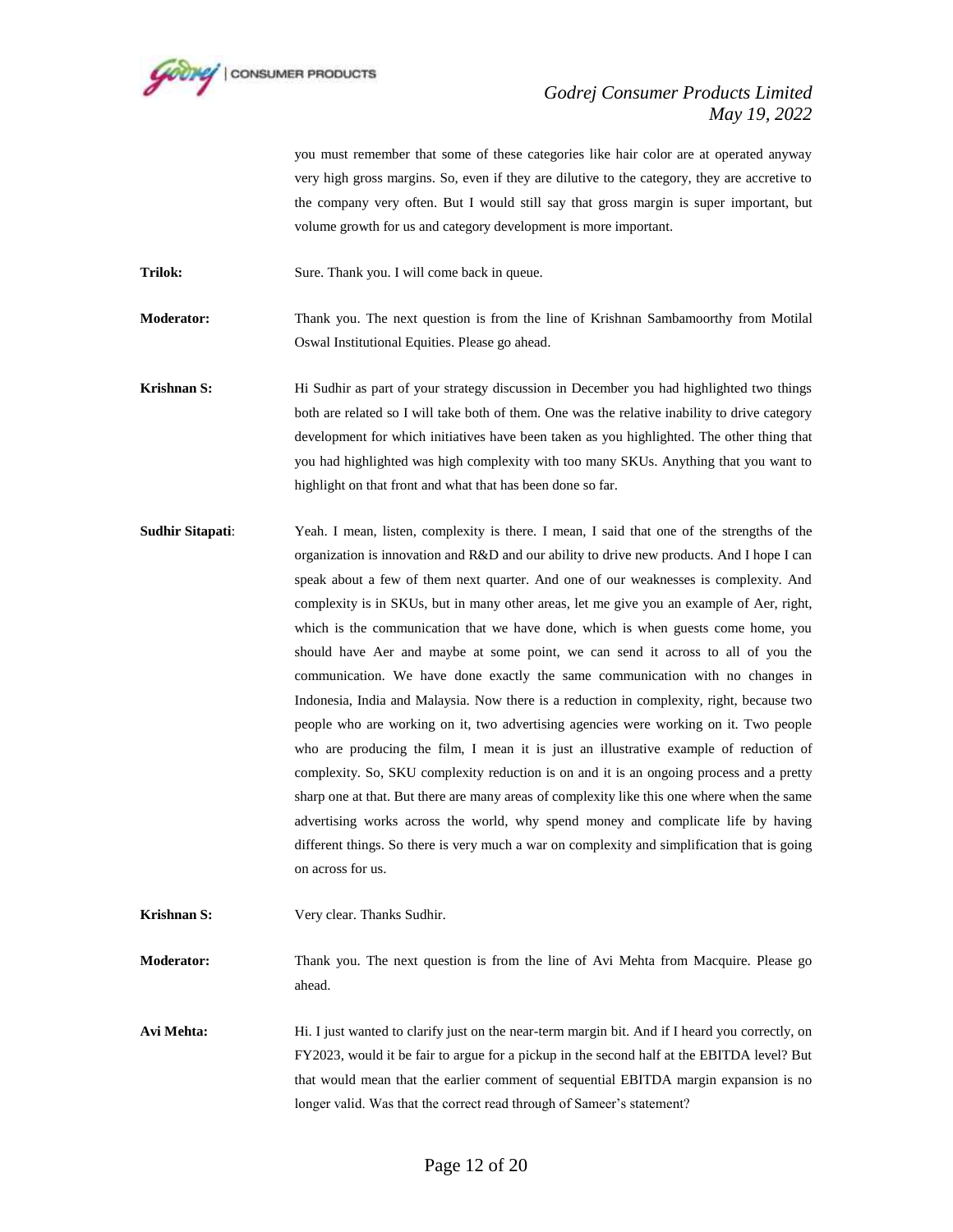

- **Sudhir Sitapati:** No, I think what and I think Sameer will clarify is that, even if we were conservative with costs, we expect some slight margin improvement in FY2023 over FY2022. And if costs go to where we hope or where we think they will go to, it may even be better than that, but that is what I read out. Sameer, do you want to add anything to that?
- **Sameer Shah**: No, I think that is the clarification of it. So there will be a glide path. I mean, the very shortterm I mean, just because of severe commodity inflation, there will be kind of margin pressure. And this will continue to invest for growth, so what, I mean, we will also see is upfront marketing investments, so lot of category development initiatives. But at this point in time, with all the assumptions, even including on commodity, we do believe that FY2023 should see margins expansion. But again, as Sudhir mentioned, the entire focus will be on sustainable UVG during the course of the year. But yeah, I mean, at this point in time, we do believe that there should be margin expansion in FY2023.
- **Avi Mehta:** And just the other bit on Indonesia, would it be also correct to argue that the margin trajectory would mirror the sales trajectory, even if the sales growth comes back in third quarter, margins should also move back to the pre-COVID levels?
- **Sudhir Sitapati:** I think so. I think that is what will happen. As I told you, it may take two quarters because the economy, I mean, CPG did contract for two years and there are consequences of contraction. But yes, I anticipate there too. Both because of judicious price increases there as well and because when growth comes back, we will get back our leverage

**Avi Mehta:** Okay perfect. Thank you. I look forward to hearing on the HI side in the next quarter.

- **Moderator:** Thank you. The next question is from the line of Jaykumar Doshi from Kotak. Please go ahead.
- **Jaykumar Doshi:** Yeah. Hi, thanks for the opportunity. In the opening remarks, you mentioned that you expect palm oil prices to correct by 7%, 8% and maybe further also. Can you elaborate on this visibility on the output of supply that will come starting June from Indonesia and if Russia-Ukraine conflict continues for a longer period and then supplies from those market or other edible oils. If that situation continues, do you still feel that palm oil prices will correct by June or September?
- **Sudhir Sitapati:** In the palm oil case, there have been to three underlying drivers of price hike. One is, even pre-Ukraine, there was a supply demand mismatch, which I think will correct, and I think it is correcting. Two is that there has been the Ukraine crisis and sunflower oil from Ukraine. And three is that the Indonesian ban has further exacerbated the situation. Of these three, we are hoping two will correct. The third one, if it corrects at some point in time, we will get a further upside. But at least one of the three seems to have been corrected already from what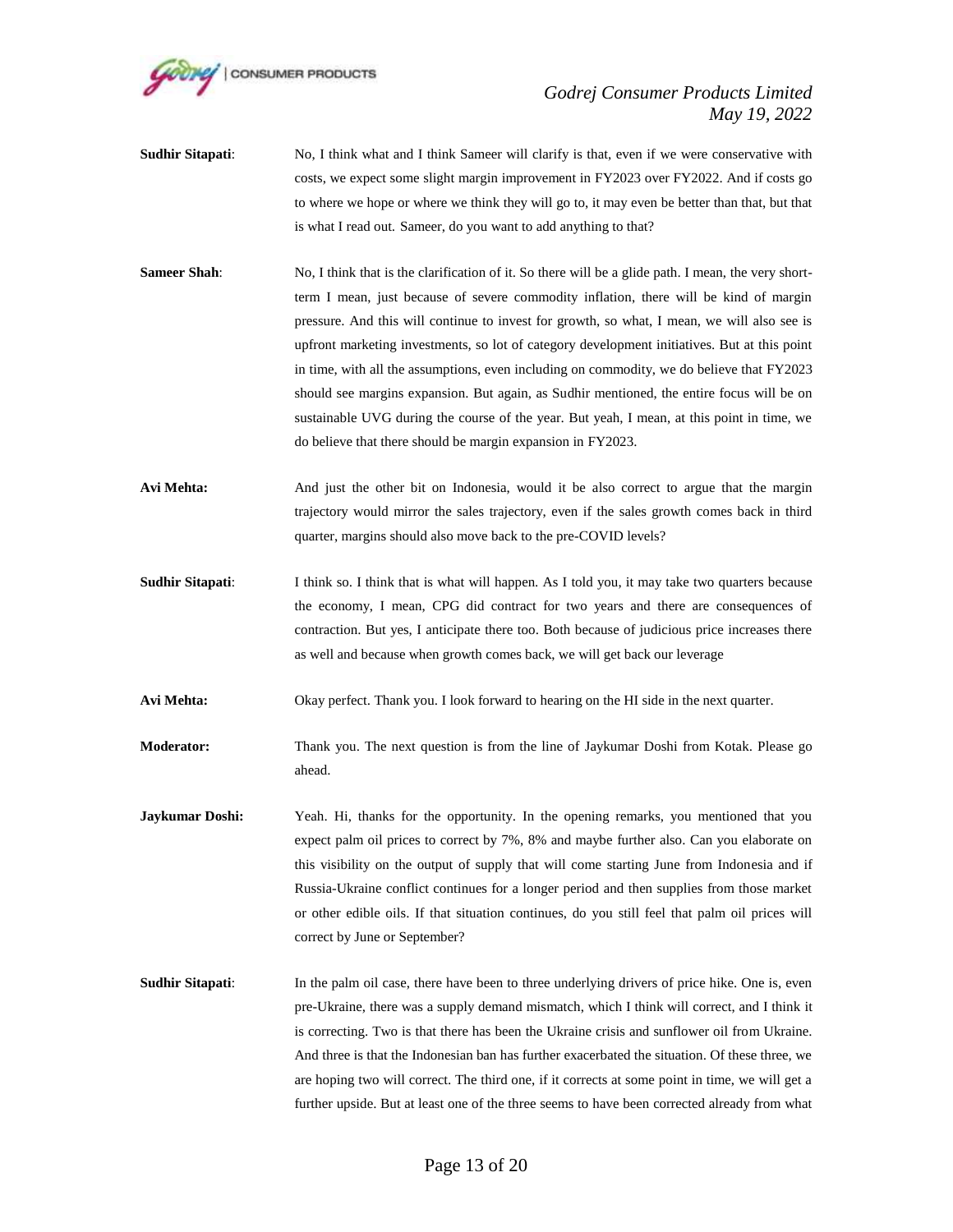

I did not know this, but someone just mentioned that Indonesia has lifted it so slight relief will come there. And I think in May, June, we were anticipating crop and also of course, the sunflower pressure continues to be there on Ukraine. If that happens, then it will go down to the levels we hope for, but we were not planning for that. We think that even somewhere in between that, we will still be able to seek through.

**Jaykumar Doshi:** At this point of time, do you have visibility of the crop that will from Indonesia, Malaysia, starting June of the new crop?

**Sameer Shah:** No, no, not at this point in time, but I think all the indicators are that there should not be, I mean, supply side kind of issue at least from crop plantation front.

**Jaykumar Doshi:** So essentially the demand-supply mismatch that we saw for two consecutive years hopefully should not continue in the following year.

**Sameer Shah:** That is the thinking at this point in time. But I mean it is not just in isolation in the palm oil, it is also I mean the sunflower oil, right. So there is lot of linkages. Let us see how it goes, but I mean if this Ukraine conflict gets resolved, then definitely there will be further fall in palm oil prices is hypotheses which we have. Let us see.

**Jaykumar Doshi:** Thank you so much.

**Moderator:** Thank you. The next question is from the line of Gaurang Kakkad from Haitong Securities. Please go ahead.

**Gaurang Kakkad:** Yeah, hi. Thanks for the opportunity. So, couple of questions. Firstly, on the India business, if you can share some color between rural and urban growth as to how it is currently panning out?

**Sudhir Sitapati:** Yeah. So, I think if you look at urban, including alternate channels, the growth has been nearly 1.5x. But directionally we have seen, I mean, because we are relatively underindexed in rural and rural growth have been on the higher side in terms of demand trends, it feels like more of the same. I mean, we had called it out last quarter also that even if you look at full year in those trends, nothing much has changed, I mean, between both the markets.

Gaurang Kakkad: Okay. Yeah. And secondly, in terms of the Africa business margin, so you have called out the reasons for the margin fall. So leaving aside the one-off, the two factors largely are in inflation as well as upfront marketing spend impacting margins by around 600 bps. So, largely for the Africa margins, we had an earlier guidance of margins given in FY2021 going to around, say, 17%, 18% in the next four to five years. So, largely, if you look at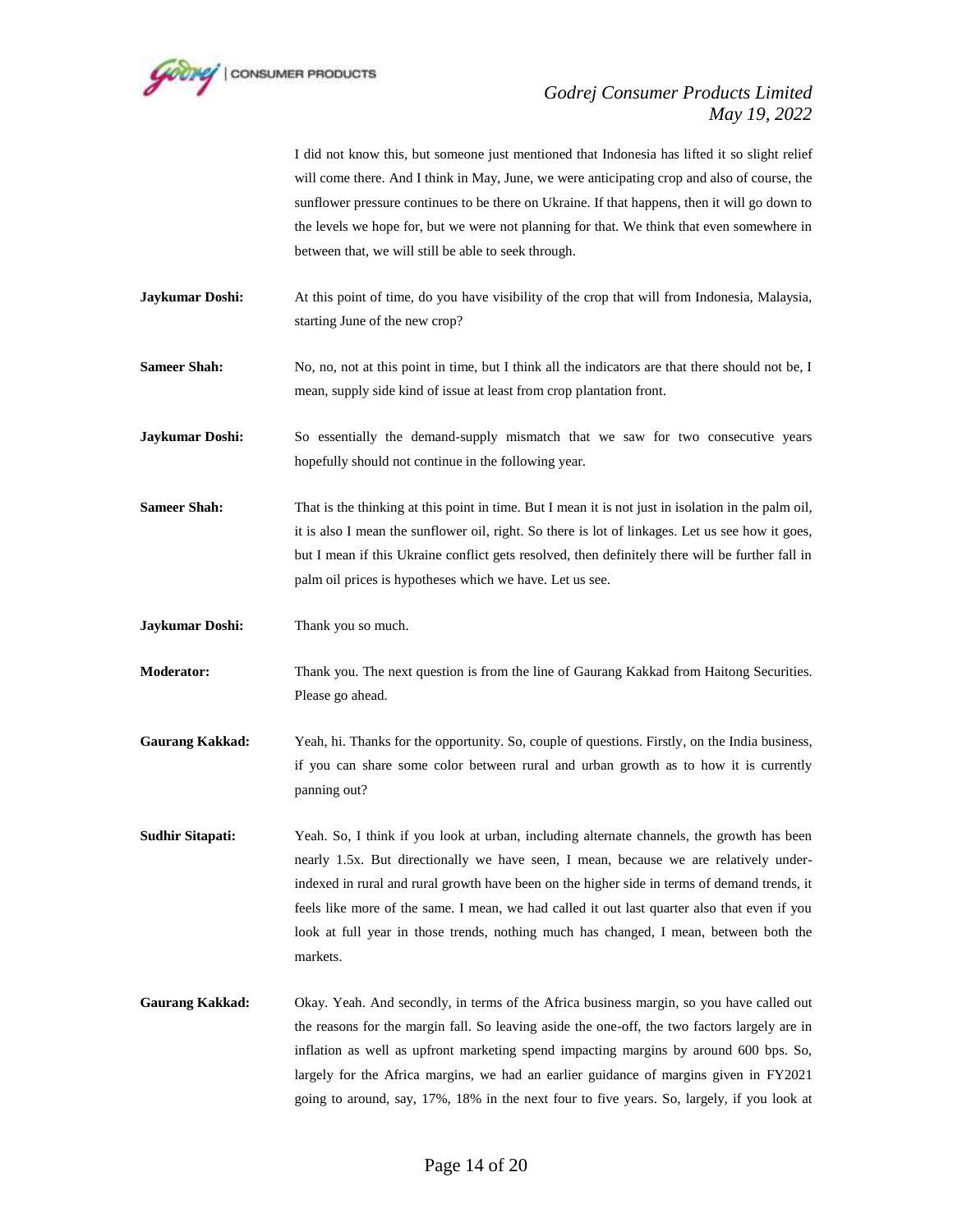

margins, say, this year also margins are largely likely to remain in this 11-odd-percent kind of a range. So then, do we stick to that guidance of 500, 600 basis points improvement in the next two, three years and what gives us the confidence for that?

**Sudhir Sitapati:** Yeah. I mean that is the game plan and nothing much has changed on that thinking. There could be a year plus, minus in that journey. As we have called out earlier, I mean better favorable category mix, scale play, even I mean very sharp kind of control of wasted cost is on what we think should aggregate to this margin expansion or better kind of ROCEs over a period of time.

- Gaurang Kakkad: No, I think this year also, while this quarter has been exceptional both because of the onetime loss and because of commodity in Africa business also by the way is very crude linked because our dry hair business is plastic, this year we have had margin expansion of about 100 bps?
- **Sameer Shah:** On a full year basis, so that journey of 100, 150 bps a year, even this year despite the last quarter we are on. And I mean, this quarter was exceptional both for the pilferage and for the cost increase. So that kind of margin improvement of 100 to 150 bps a year for the next four, five years. We anticipate it will continue like it has in FY2022.
- Gaurang Kakkad: Right. Thanks. So, all those like strategy in terms of the four, five-year guidance of premiumization, product mix improvement, cost efficiencies largely those are on track. And do you think you can achieve those margins in FY2026-2027, largely a year-old miss is fine. But largely we are on track in terms of the guidance.
- **Sudhir Sitapati:** I think so. I think it was a quarter miss of Q4. I think we were on track to kind of steadily increase margins in the business to achieve the kind of numbers you are talking about.
- **Gaurang Kakkad:** Sure. That helps. Thanks a lot.

**Moderator:** Thank you. The next question is from the line of Abneesh Roy from Edelweiss. Please go ahead.

**Abneesh Roy:** Yeah. Hi, Sudhir. Two follow-up questions. So, first is on e-commerce in India. So we are seeing HI now, for example, get 20% of business digitally and from e-commerce 7% to 8%. And many companies are getting that. So, where would you get SVPN in this and could you also talk about e-commerce, how are you placed there? Are you getting some benefit from there? And how do you pick DTPS present in e-commerce, some of your larger competitors?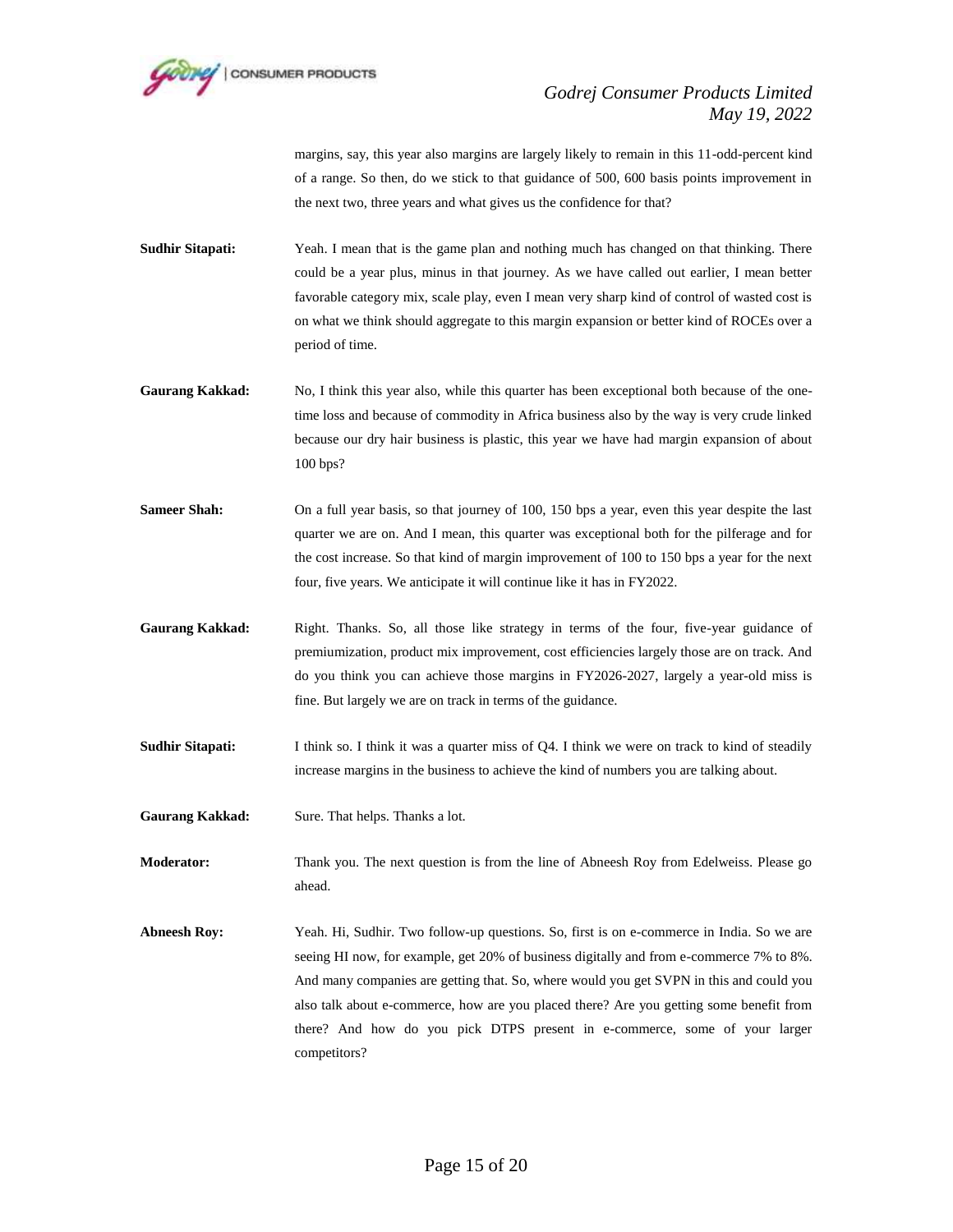

**Sudhir Sitapati:** Yeah. I think, on e-commerce, the right way to look at it is not just about salience of our ecommerce and what is e-commerce salience. I think there are two or three measures that we look at. One is our share within e-commerce, which we were happy with. Two is our findability when people search for our categories, and we were quite happy with that. And three is, it must be accretive in terms of margins to our portfolio, which we think there is still work to be done on. That is how I would look at e-commerce. So I think rather than just worry about salience as a number and just under all circumstance increasing it, I like in any other one, we have to take a balanced view of e-commerce. And of course it is a rapidly growing channel and we are participating and our shares are good there. So we were quite happy with where we are. But that is how we look at it. Quick commerce is doing really well. I mean, in the recent past and in general, quick commerce definitely benefits short tail because quick commerce inventory led to be limited to the winners in the category and in all the categories and we operate as a number one or number two. So certainly from a consumer point of view, what I have got from consumers is that they are very happy with quick commerce. So we will have to wait and watch, Abneesh. I think the way we have to look at any channel is, as and when a channel emerges, we have to resource for it and make sure that we get passionate within that channel and at the right profitability, right, and resource for it and then let the channel emerge. After all, we do not play a role really with the development of the channel.

**Abneesh Roy:** Right. My second question is on the changes which have happened at the senior leadership level. In the last three years, if I see, Africa business head came from Nestle, we saw remarkable improvement once he came. Now in Indonesia, ex-Unilever, ex-HUL guy is joining. Sudhir himself obviously from HUL. And now the tech head from good MNC experience. So my question is, is there any cultural issue arises from all these very senior appointments because all these appointments are from laterals. So, how are you addressing if any cultural issue is there and are most of the senior level appointments done or do you think in the next one to two years I am not asking for any guidance, but just wanted to understand, is the team now in place?

**Nisaba Godrej:** Thank you for that question. So, I think, there is also been a lot of promotions from people internally also. So I just want to put that out. Sameer has recently taken over as CFO. There are a number of senior people who are doing bigger roles after Sudhir came in. I think, our philosophy has been that as much as possible that we will have people internally take roles. But where we do not have someone or one particular expertise, I think, is digital transformation. We will go outside. I think when we select people, we do select cultural and value fit, because otherwise at the senior level, it is very hard for them to come in and operate. So, I know you do see Sudhir is from HUL, Dharnesh from Nestle. But we do see them as the individual they are and how will they not just fit into Godrej's culture, but improve it and make it stronger. So, I do not think this cultural fit will be an issue. And I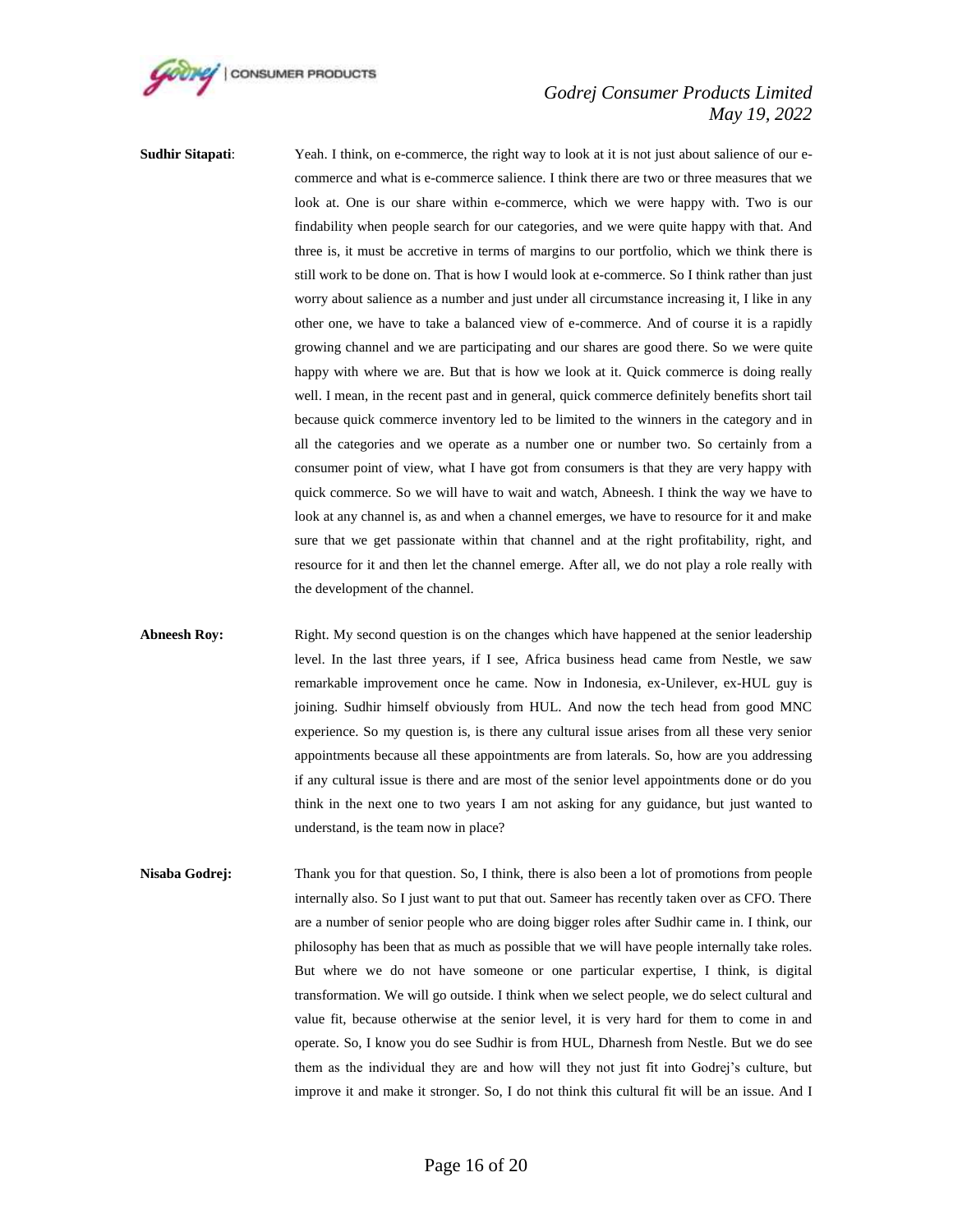

think one strong thing that I have always felt about Godrej is that we are relatively humble people and always willing to change and changes get better. So I think this new talent coming in will be a good refresh. I think we went through this a decade ago. That time also, we had very good high growth and company did well. And I think it is time now to strengthen the leadership team, but there is equally a number of people who are from within the company also.

- **Abneesh Roy:** Thanks. Just one last follow-up on the Indonesia leadership. So when Africa business head change had happened, within very short time, we saw a remarkable improvement in the margins and sales growth both. And obviously we took a lot of corrective actions in the marketing campaigns more effective. Similarly in terms of distribution, we did a lot of changes, more deeper distribution and a lot of analytics usage, etc. Indonesia, when you are getting this person from Unilever, HUL background, is the similar potential available here or already most of these things are well run in Indonesia, so that the opportunity is not available? I am not asking all margins or numbers, I am just asking on the business side, is there a lot of headroom to improve immediately?
- **Sudhir Sitapati**: No. Abneesh, I think both Dharnesh and now Rajesh are both top-class professionals and contribute. But very often these have their own dynamics going on in the market, which are ups and downs. I think suffice it to say that these things have to be looked at in the mediumterm, and short-term is not the right way to look at it. Somebody comes and puts things right, and it starts growing immediately that rarely happens actually. So I would definitely say that I am anticipating and hoping that the Indonesian business in the medium-term does really well under Rajesh's leadership, just as GUAM has done under Dharnesh.
- **Abneesh Roy:** Okay that is all from my side. Thanks a lot.
- **Moderator:** Thank you. The next question is from the line of Aniket Sethi from ICICI Securities. Please go ahead.
- **Aniket Sethi:** Hi. Thanks for the opportunity. Sudhir has said, you can discuss the thought process on divestment of BBlunt. If I recollect, the company always had ambition and fashion and premium hair colors. Is it part of the business simplification process? And what are the current ambitions for premium hair colors going forward?
- **Sudhir Sitapati:** Yeah. No, I mean, look, BBlunt is a great brand and it is got a great consumer franchise. I think we have, as we articulated, our drive towards simplification and the core of our business and most of that is market development of some of the categories, right. So, in that we felt that the home for BBlunt brand was probably better somewhere else. So, it is just a set of choices that we make. And if you are about to ask me, while of course there are examples of premiumization like in Africa, in general, I would say that GCPL over the next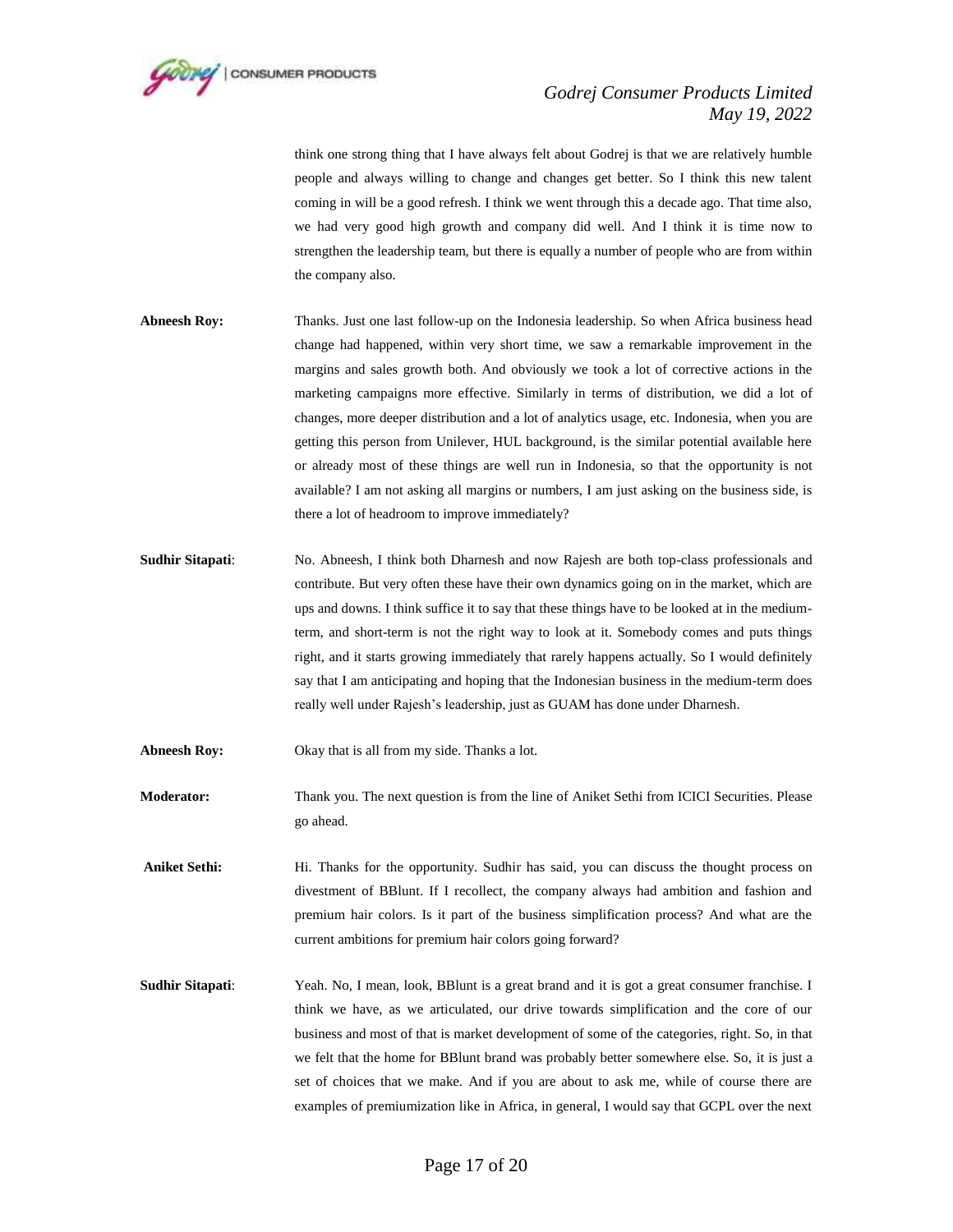

few years should focus on category development. That is where the biggest bank for the buck is and that is really where our focus is. And I am not sure BBlunt was a driver of category development of hair color or hair.

Aniket Sethi: And will we focus on the premium part in India, Let us say, in the next two to three years?

**Sudhir Sitapati**: I mean look we had some premium brands like Cinthol in soaps is a premium brand. We do have premium products. It is difficult to simplify in one word but some companies have primary task of premiumization I think our primary task is category development.

Aniket Sethi: That is helpful. Second, a small clarification. In the presentation, it is mentioned that you are gaining shares in about 85% of the categories for the India business. So which exactly where the areas where you have lost some share?

**Sudhir Sitapati**: I think I mentioned that. Liquid detergent mainly because of the definition of liquid detergents because Ezee is basically a specialist liquid detergent and it is classified in all of liquid detergents that is going to continue, because there is a big movement in main wash to move from powders to liquids, and Ezee does not really participate in main wash in detergents.

**Aniket Sethi:** Thank you and all the best.

**Moderator:** Thank you. The next question is from the line of Jitendra Arora from ICICI Prudential. Please go ahead.

**Jitendra Arora:** Hi. Just couple of questions from my side. One, as you alluded to, Africa margins improving on a yearly basis and not being worried about the quarter. Assuming the crude phase where we are, we expect EBITDA margins, margin in Africa to continue to improve for FY2023, that is first. Second, on the palm oil, you alluded to three reasons why there has been a spike. So obviously second and third is something which is event-based and temporary, which is essentially your Ukraine situation or what happened in Indonesia in terms of ban. So I would not worry about that honestly, because there is very little we can do or take it into consideration over a longer period of time. However, the first one, which is essentially the demand supply, there is an increasing blend of palm oil in Indonesia with the crude for the domestic fuel requirement, which has affected the demand supply equation in the market over last few years and that has led to the tightness. How do you see that resolving? Do you see incremental supply from Indonesia to cater to that or are you seeing other geographic regions which will be stepping up supply given that this new source of demand has been there?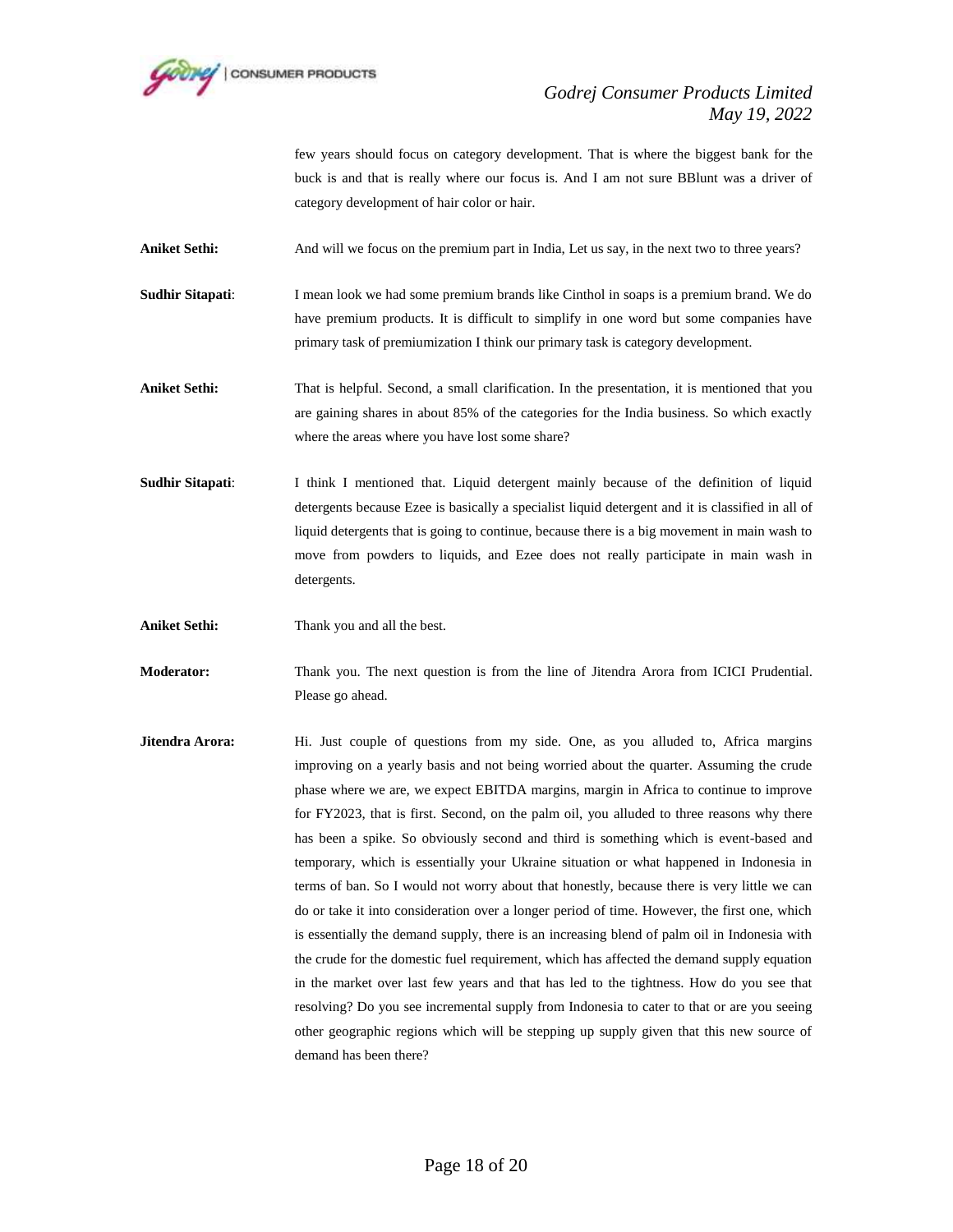

- **Sudhir Sitapati**: See, I mean, we are always working on blend flex and various oils and so on and so forth. But I think the pre-Ukraine pre kind of Indonesia export ban, if you look at our India margins in Q4, they give you a good sense that we were on our way towards solving that. By this quarter, we would have started that out. So, even if there is a long-term supply demand gap in palm oil, generally soaps is a category which is a relatively small user of palm oil in the larger scheme of things, should be able to manage. I do not think this category is not going to be the one that gets massively affected by it. It will be able to price up for it.
- **Jitendra Arora:** And about Africa.
- **Sudhir Sitapati**: I mean, on Africa, yeah, as I have said before, I think we have seen despite, I mean, Q4 which was a one-off, I mean, both in terms of cost and in terms of the pilferage, we have seen margin improvements even in 2022 and we anticipate that to continue, because again we are at a peak of oil crisis. Already oil has fallen and so on so forth in crude also. So there also a bit like soaps business will gradually take up prices and cover it up. So, I do anticipate some kind of moderate margin improvements in Africa as well. If the commodity plays out the way we think, it will play out. If there is not further shock in oil, none of us know in the volatile world we were living in. What I would say, other things being equal, we will continue the journey that we have actually started in FY2022.
- **Jitendra Arora:** So essentially what we are saying is that there are enough price actions in place which will ensure that the current commodity cost are passed on.
- **Sudhir Sitapati:** I mean certainly it is our intention to improve our margins in Africa and we are going to work towards that. It is not our intention to go for the numbers that I think we alluded to in the next few years which is 17, 18 EBITDA kind of thing. That is certainly our objective and I think we have been with this exception of the previous quarter we have generally been quite successful also at it.

**Jitendra Arora:** Thank you.

**Moderator:** Thank you. The next question is from the line of Priyum Daga from VT Capital. Please go ahead.

**Priyum Daga:** I need some clarification on the marketing side of it. So, on an industry-wide basis, some companies have lost, degrowing in the digital transformation segment. And we have had a stronger personal care growth this quarter. So, is it fair to assume that this kind of gain from market share from some of the organized players?